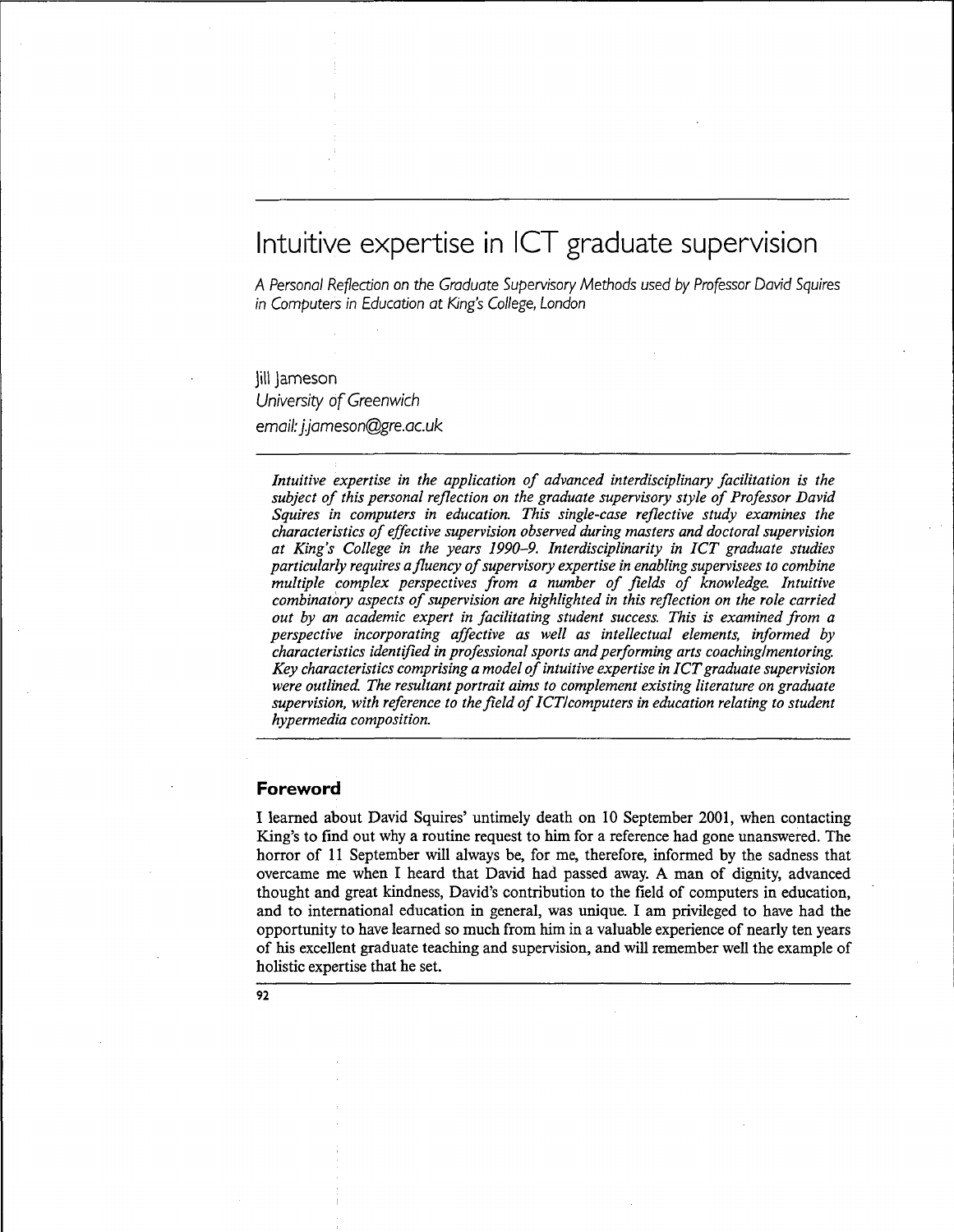#### **Introduction**

The role of intuitive expertise in ICT graduate education, applied with the kind of fluent and spontaneous 'automaticity' demonstrated by expert coaches in sporting and performing arts (Tan, 1997), is the most significant feature of the model of academic graduate supervisor proposed here. Advanced sports coaches are routinely characterized by an adept, seemingly spontaneous use of applied expertise, a combination of cognitive, affective and mentoring techniques that focus on improving the performance of individual athletes, whose attributes are well understood by them. The seemingly effortless fluency and holistic serendipity of this model of applied expertise is a key point differentiating this concept of the 'coach-mentor' from existing perceptions of graduate ICT academic supervision.

In reviewing recent work (Parsloe and Wray, 2000) on coaching/mentoring in technology use, Hartley (2001) notes the increasing need to support students 'in skills of communication, study methods, creativity, problem-solving and collaborative learning' in a competitive global economic market, and therefore the increased need for an understanding of the role of coaching/mentoring in education. Current governmental aims to widen participation to 50 per cent of the 18-30-year-old population will almost inevitably result in a greater need for effective student support at postgraduate level as higher education expands and widens its intake of students (Ainley, Jameson, Jones, Hall, and Farr, 2002). In preparing for this potential expansion, both the performance aspects of coaching and the personal growth characteristics related to mentoring are therefore important in considering the effectiveness of academic graduate supervision in supporting student success.

In ICT, supervisory fluency in an adept use of coaching/mentoring techniques incorporates not only a thorough understanding and insightful response to individual students, based on practical experience of the real capabilities of the supervisees, but also the balanced awareness of a multidisciplinary perspective. This emphasizes the interdisciplinary role of computers in education. Skilled supervisors are able expertly to facilitate graduate students to incorporate in their work significant elements of other key disciplines, while placing an emphasis on pedagogy in education research rather than technocentric skills acquisition (Papert, 1987).

#### **Interdisciplinarity in graduate ICT in education study**

In some ways, the discipline of ICT in education – and its varying closely related conceptualizations as 'computers in education', 'educational computing' or the much more widely conceived field of 'learning technologies' - is an increasingly mature subject area. Watson (2001) surveys the growth of ICT in schools' curricula in the UK over the past twenty years, noting that almost thirty major hardware and software initiatives have taken place in this time, the numbers of computers in schools consequently rising from around one per school in 1980 to one for every eight pupils by 1998. ICT in education can therefore no longer said to be 'new'.

Routinely viewed in some governmental initiatives as a panacea for reinvigorating outdated teaching methodology, ICT in education, as Watson notes, has been officially hailed  $-$  by Heseltine in 1995 and David Blunkett in  $2001 - as$  a revolutionary tool to enhance 'progress' in learning, knowledge acquisition, information skills and economic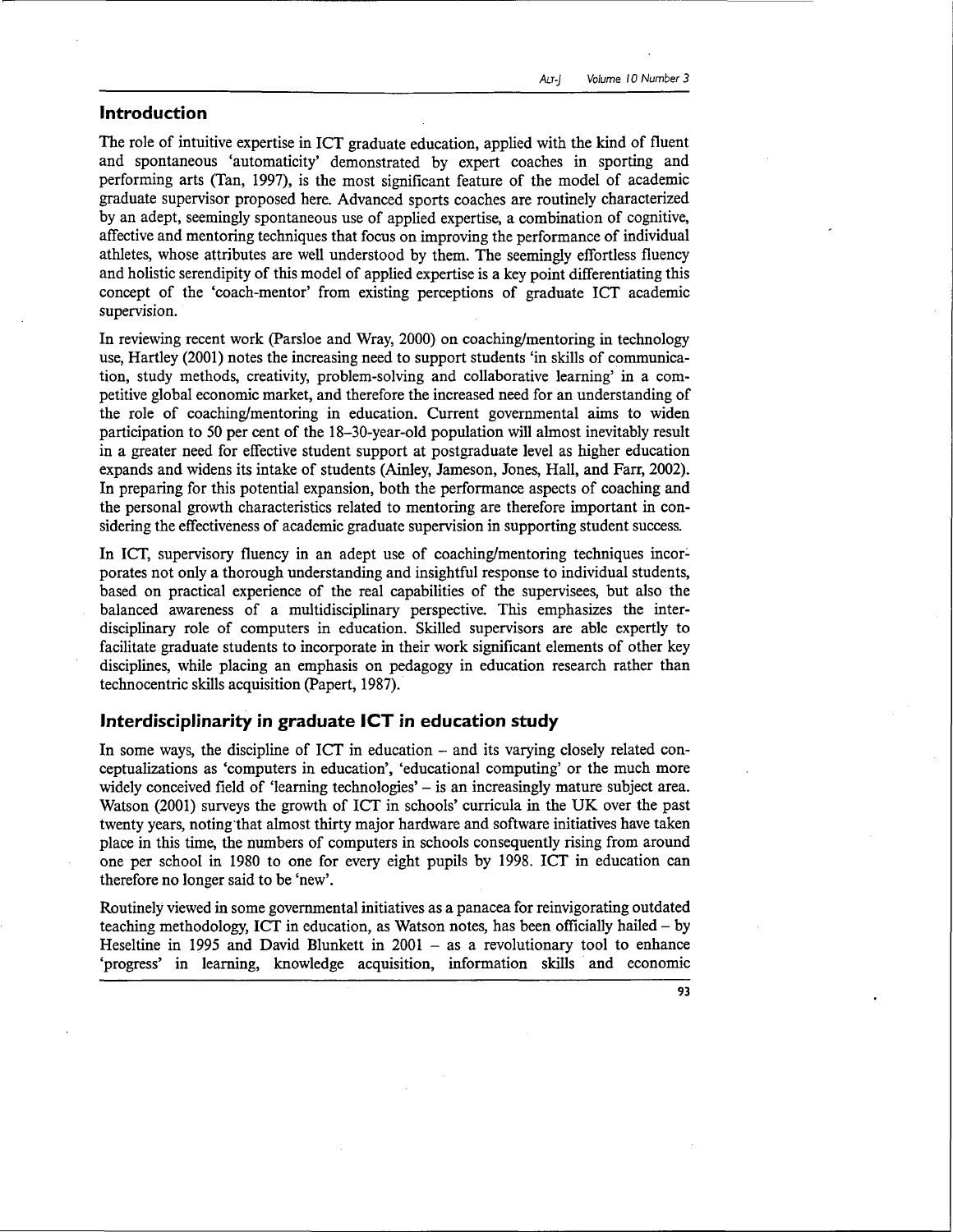advancement. However, Watson is highly sceptical of what she envisages as the technocentric and confused nature of a generally over-enthusiastic series of directives on the importance of using computers in education. Drawing attention to the familiar dichotomy between ICT as a vocational skills area in its own right, and the use of IT learning technologies as a pedagogic cross-curricular tool, she notes that the conflicts and confusions between these two conceptions of ICT are factors that have sometimes bedevilled the actual take-up of technology by teachers in schools. Watson argues that educational computing, despite its considerable history, has 'yet to find its own voice' as a subject area, and that what is needed is to 're-frame ICT policy within the process of educational debate and change' - that is, to focus on the pedagogical, not merely the technological contributions of ICT in education. This echoes earlier seminal work proposing the key importance of *mindful engagement* by learners in the use of computers as *cognitive tools,* rather than more automatic usage of computers for browsing or meaningful skills acquisition (Salomon, Perkins and Globerson, 1991).

If we are to agree with the well-argued and valuable proposition that learning can be enabled by ICT use, but is not mechanistically acquired – either by having advanced technological resources or the routine skills to use them - then putting the 'pedagogy' back into ICT remains a crucial issue. This highlights again its interdisciplinary nature in enabling teaching and learning across the curriculum. The cross-curricular use of IT, or CAL, to use the more familiar term, is the side of Watson's dichotomy that still remains to be significantly more developed. ICT in education studies, notably interactive multimedia studies, has for some years already effectively enabled a fluent incorporation of multidisciplinary perspectives. However, one could agree with Watson's observation that meaningful application of this in teaching is still disappointingly rare.

Although as an enabling tool, learning technology can facilitate the learner to weave together intermingled elements of other disciplines into a rich tapestry that articulates a new language, many teachers – at all levels of education – do not yet speak it very well. Advancements in the incorporation of digital media into 'English', CAD into 'Engineering', e-Commerce in 'Business' are well-known examples of the transformation of subject disciplines by technological IT advances, but such progression does not necessarily lead to more effective learning directly enabled through the use of ICT. As pedagogy, effective usage of ICT in education aims to enhance conceptual development both in the student-computer interaction *with technology* and in the cognitive benefit derived from the effects *of technology.* (Salomon *et al,* 1991).

In the two research projects that were the focus of this personal reflection, the subject of hypermedia research incorporated an eclectic mix of Computers in Education, English Literature and Media Studies, focusing on active hypermedia authoring by students as a design process. Through a 'measurement of stages' methodology capturing successive timebased phases of learners' hypermedia work, the doctoral case study, based on extensive work by a small number of further education female adult learners in 1995-7, drew inductive inferences from overall patterns observed in students' work. Overall, the final study found that students had derived benefits in terms of a 'cognitive residue' of selfempowerment through an expansion in expressive, creative and problem-solving capability enabled in active hypermedia composition (Jameson, 1999).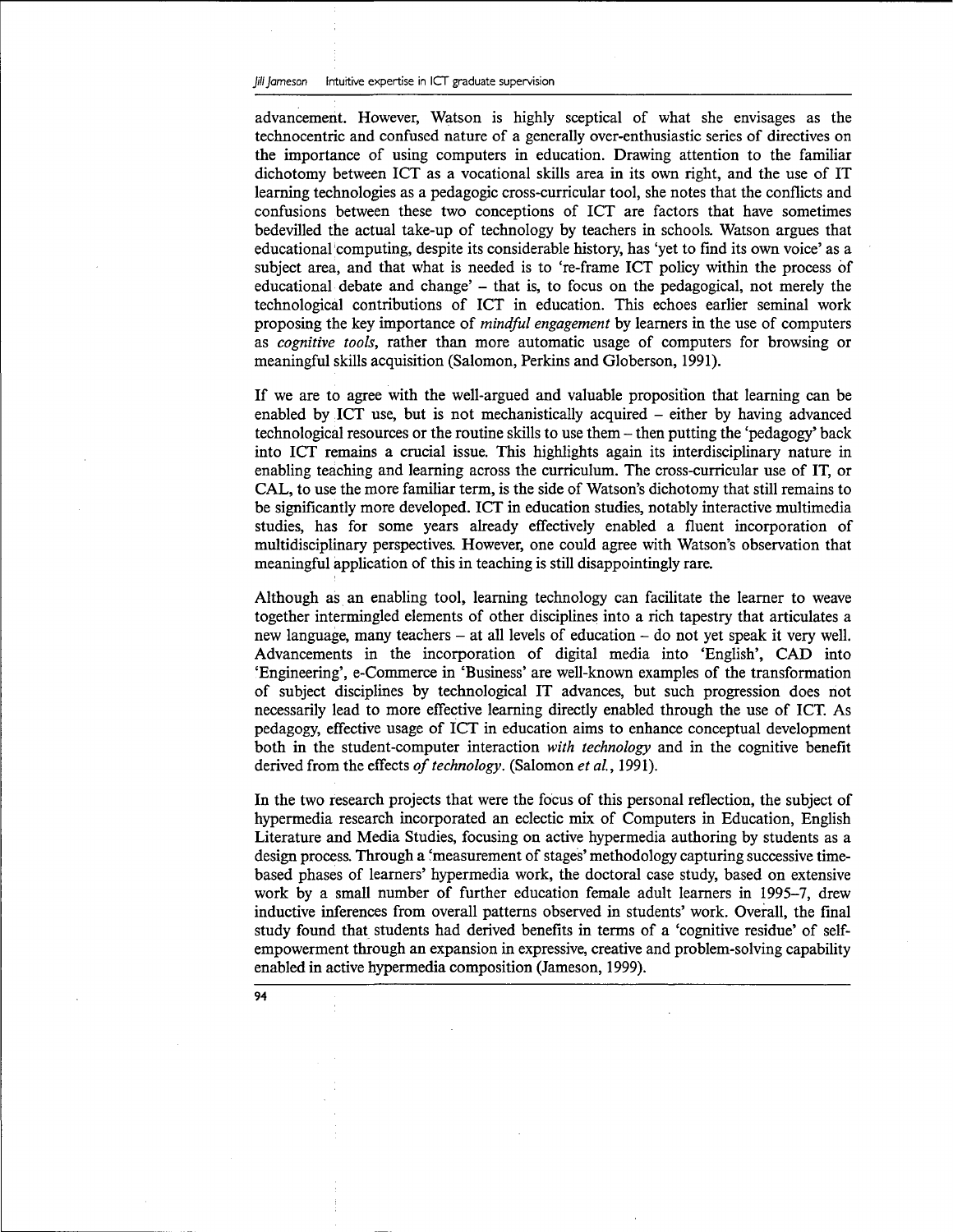The creation of an explanatory model for the hypermedia composition process in novice learners (Jameson and Squires, 1999) and an assessment instrument in the form of a rubric for evaluating student hypermedia composition was the result of the research. An emphasis on process as well as product in hypermedia composition emerged. Stemler (1997) is amongst those who also observe that interactive multimedia is 'a process, rather than a technology, that places new learning potential into the hands of its users'. Hardware and software make this process possible, but ultimately the learner-technology interaction is the key enabler in the assimilation of old  $-$  and the making of new  $-$  knowledge. As researchers Kahn and Ullah (1997) noted of the Multimedia Makers project, 'the greatest learning involving multimedia actually occurs when students create their own multimedia projects – that is, *the learning is in the making'.* The distinctions made by Papert between instructionism, constructivism, and constructionism (Papert, 1991), in which the emphasis is on the 'child as builder', are at issue here:

Constructionism – the N word as opposed to the V word – shares constructivism's connotation of learning as 'building knowledge structures' irrespective of the circumstances of the learning. It then adds the idea that this happens especially felicitously in a context where the learner is consciously engaged in constructing a public entity, whether it's a sand castle on the beach or a theory of the universe. (Papert, 1991)

The facilitation of graduate students in their own 'making' of research in the learningtechnology interactive process particularly requires a fluency of expertise that, in combining multiple complex perspectives from a variety of disciplines, has elements beyond an existing accumulation of received knowledge. In other words, the effective graduate ICT in education supervisor needs not just to be an expert in advanced knowledge of the field of learning technologies in education, but to be able to facilitate students intuitively to incorporate together previously unknown elements of other disciplines. The facilitation of graduate students making new knowledge in ICT in education requires a degree of advanced combinatory fluency that transcends the application of more singular disciplinary expertise. It also requires a sophisticated and perceptive awareness of student's ability to handle the cross-disciplinary research problems inherent in merging the divide between ICT in education and other specific subject disciplines.

Such a requirement for spontaneous fluency in the application of supervisory skills in ICT in education has some similarities with the demanding work of advanced coaches in the field of physical education, whose dedication to their field can, in some instances, lead to suprisingly good improvements in individual supervisees' performances. In academic learning technologies supervision, a more normative highlighting of ICT in education expertise is also assumed in this model. The emphasis placed here on intuitive spontaneity in handling multiple simultanous requirements is to draw out, in the extremity of this unusual contrast with physical education, some unexpected extras. These are that ICT expert quality supervision, while aiming to improve the supervisee's understanding and performance, also incorporates a holistic, selective and ultimately intuitive blend of those 'pedagogic' elements outlined in the 'four presence domains' - 'pedagogical, professional, commercial and managerial' - that Squires (1999) describes in his discussion of the role of peripatetic electronic teachers in higher education. In the context of Watson's (2001) emphasis that we should concentrate on pedagogy rather than the technocentric acquisition of skills (Papert, 1987), these elements can usefully be included within a hypothetical model for intuitive expertise in ICT graduate supervision.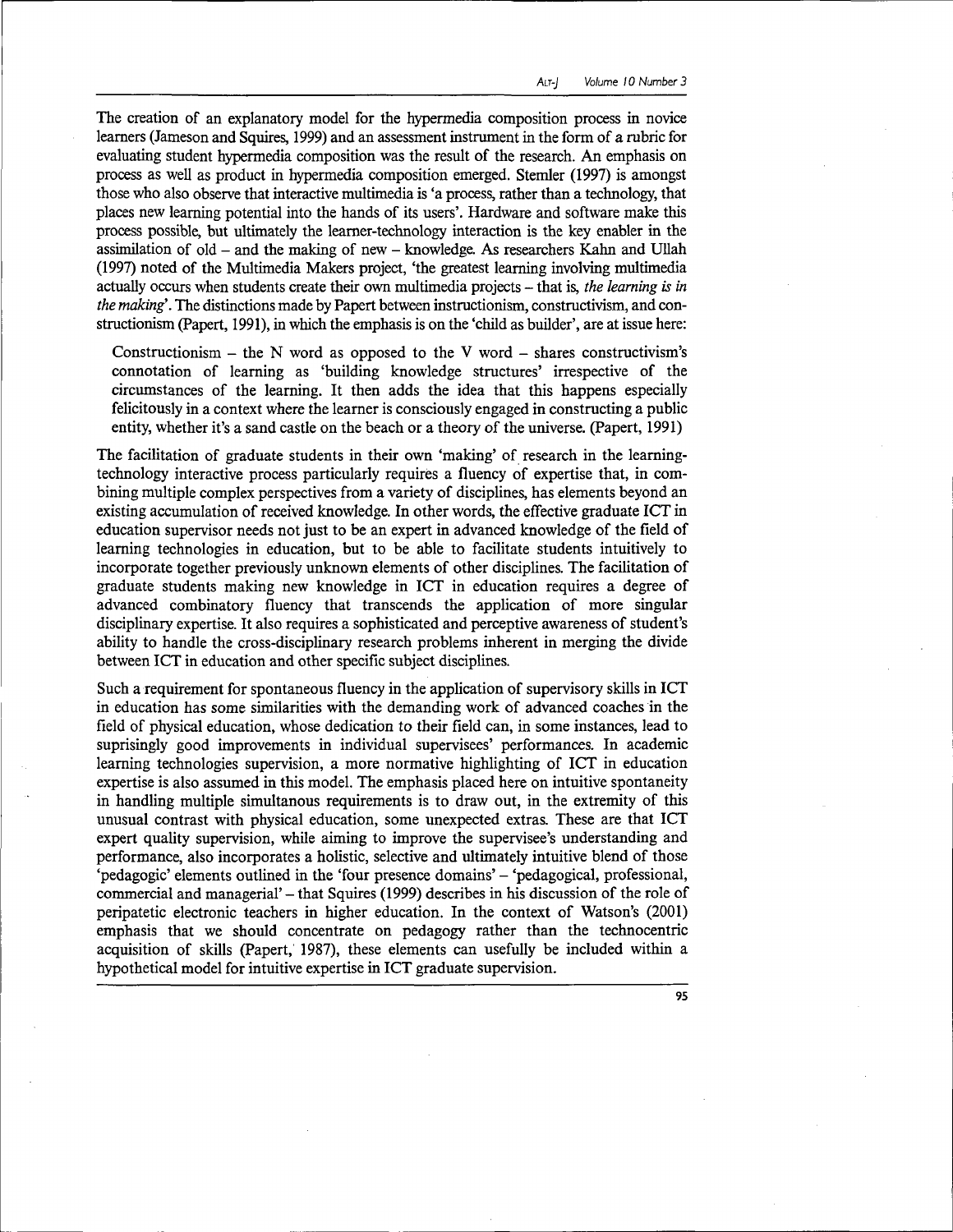#### **Methodology**

As a personal reflection in the nature of a single-case study, this recollection of supervision forms the kind of 'critical' or 'unique case' outlined by Yin (1994) and Robson (1993). The unit for analysis in the study was the graduate supervision work carried out by one professorial supervisor with regard to master's and doctoral level supervision at King's College School of Education during the period 1990-9. The instance leading to this 'ex post facto' single-case reflection (Cohen, Manion and Morrison, 2000) - as opposed to a more normative multiple series of cases – was the untimely death of the supervisor, and the wish to record for posterity some successful elements of graduate supervision the supervisor had embodied. An analysis of the supervisory experience from the point of view of the supervisee was carried out. Relevant existing research on graduate supervision was taken into account, such as Heath's (2002) quantitative analysis of the views of 355 Ph.D. candidates of their experience in supervision. The role of the graduate supervisor in the field of case-study research in computers in education relating to student composition in hypermedia, in particular, was considered.

A theorized model of *intuitive expertise in ICT graduate supervision* was therefore proposed, drawn from the supervision experience. This theoretical model was informed by prior research illustrating key aspects of the requirements for academic supervisors (Philips and Pugh, 1994) and for both coaches and mentors, as specified by professional sporting and performing arts researchers. An analytically generalizable theory of the role played by an 'expert ICT supervisor-coach-mentor' was outlined.

In view of the undoubted vulnerability of a single participant-observer reflection to bias and misrepresentation, this impressionistic study will be followed by an interrogation of the model by graduate students and key informants from King's College. This process will test the analytical generalizability and construct validity (Yin, 1994) of this very roughly sketched hypothesized model.

#### **The role of the graduate supervisor**

The role of the supervisor in postgraduate-level academic research study is of particular significance in the support of students. This sometimes unacknowledged fact is explored by both Phillips and Pugh (1994) and Blaxter, Hughes and Tight (1996), who cite nine expectations graduate students routinely have of supervisors, including constructively criticizing written work, being accessible, friendly, supportive, expert and informative in the subject area, and committed to supervisees' success. Phillips and Pugh (1994) also particularly note the role of supervisor as role model, and the essential underlying feature of good communication in the supervisor-supervisee interaction.

The supervisor-supervisee rapport can be of critical importance in fostering successful completion of students' written work. Some years ago, Kam (1997) confirmed this general recognition, evidenced by prior research in SERC (1982), Elliott (1983) and Bennett and Knibbs (1986), and noted that, 'very little attempt has been made to empirically examine the impact of this relationship on the quality of supervision'. Since Kam's own study on what he called 'the supervisory dependency factor' in graduate supervision relationships, however, there have been a number of studies evaluating supervisor-supervisee graduate supervision interaction.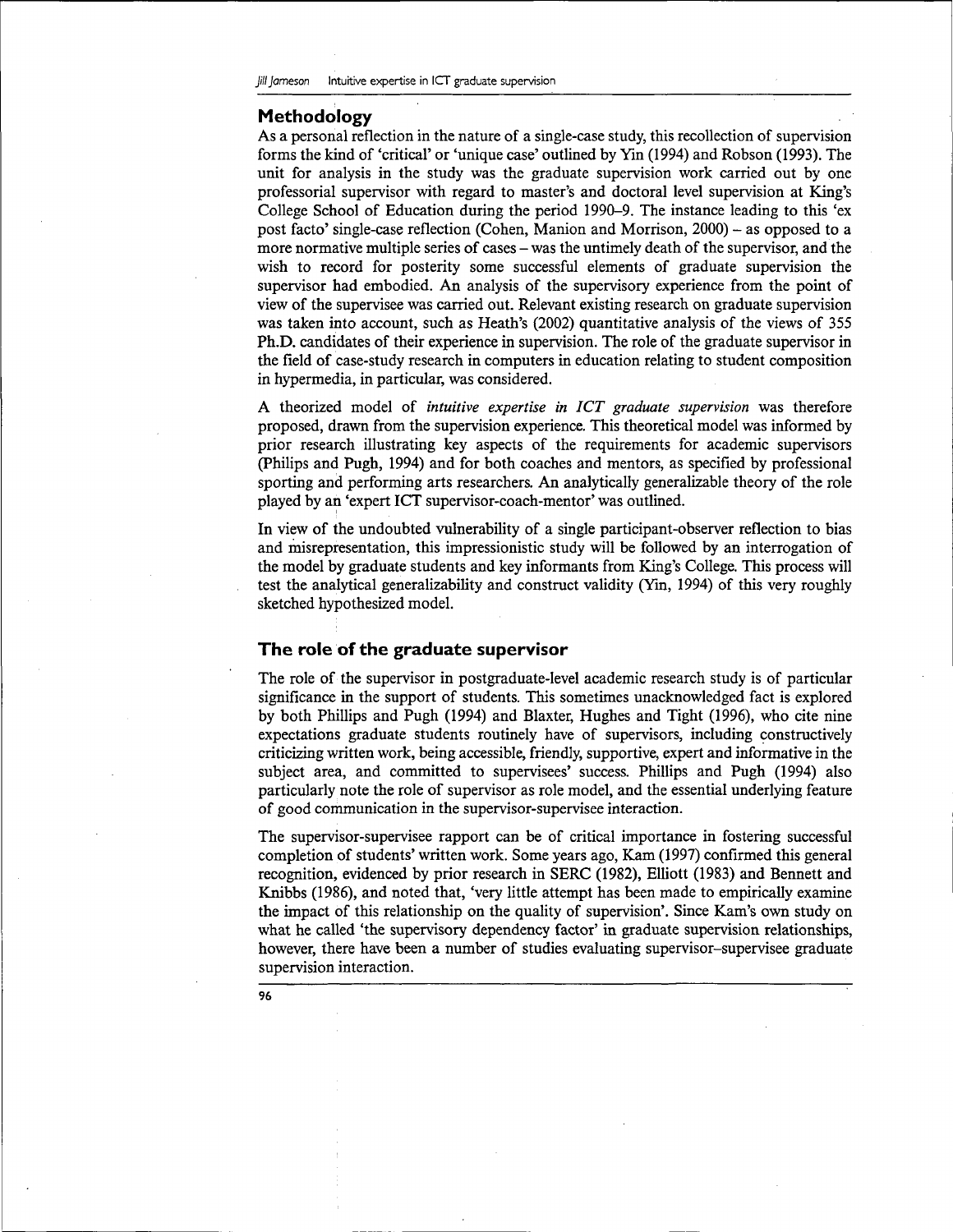Fraser and Mathews (1999) widened out the traditional focus on subject expertise in the consideration of graduate supervisory interaction, by proposing a model including both student support and a balance of creativity with criticism in supervision. While Heath's more recent (2002) study of 355 Australian Ph.D. candidates found that the overwhelming majority (85 per cent) of supervisees expressed satisfaction with the expert knowledge of their supervisor(s), and 70-85 per cent noted satisfaction with a number of characteristics in supervision, not all studies of the supervisory relationship have focused on the supportive elements of what is generally recognized as a hierarchical relationship. Bartlett and Mercer (2000) note the combative elements within unequal power relations in graduate supervision, proposing an alternative familial model conceptualized from the point of view of experiential and feminist methodology.

In effect, such studies indicate that when the partnership between graduate supervisorsupervisee is problematic, the result can be student drop-out or non-completion. Chapman and Sork (2001) explore graduate supervision in adult higher education from the point of view of problematic power relations, and in their novel study refer particularly to the feminist vs. non-feminist debate in personal narrative methodology. Chapman and Sork describe a supervisor-supervisee relationship fraught with tensely observed complexities that achieves, uneasily, a useful  $-$  and inventive  $-$  mutual solution through joint publication.

Chapman and Sork's dialogue was informed by the five types of potential power relations between supervisor-supervisee outlined by Aguinis, Nesler, Quigley, Lee and Tedeschi (1996). 'Coercive', 'reward', 'legitimate', 'referent' and 'expert' power relations were identified in this analysis. The contribution of a perceptive and intuitive application of *expertise* in the supervisor-supervisee graduate research relationship is of particular relevance in this reflection on one successful experience of graduate supervision.

This is not necessarily the norm - significant problems with supervision can be so alarming to both students and supervisors as to cause depressing failures and student noncompletion. Experience of unproblematic expert collegiate graduate supervision may be much more routine than some of the literature on this subject would recently indicate, but perhaps successful processes of effective supervision can sometimes supply no overwhelming reasons for recording this success alongside the completion of already timeconstrained doctoral dissertations. A tendency, sometimes, to overlook - or even regard as automatic - the help provided by good supervisors in graduate study needs to be addressed. Supervision is not a transparently easy process, and this reflection is drawn up with that recognition in mind.

## **Intuitive expertise in ICT graduate supervision**

The supervisee regarded Professor Squires' role as supervisor to be akin to that of an expert supervisor-coach-mentor. An academic combining friendliness with professional knowledge, seriousness of purpose, and an empathetic manner, the supervisee felt that Professor Squires instinctively inspired high levels of academic effort. A routine instance of this was that without fail, for every supervisory meeting throughout many years of part-time study at masters and doctoral level, the supervisor meticulously prepared commentary on the student's work and offered detailed advice on it, particularly challenging the supervisee to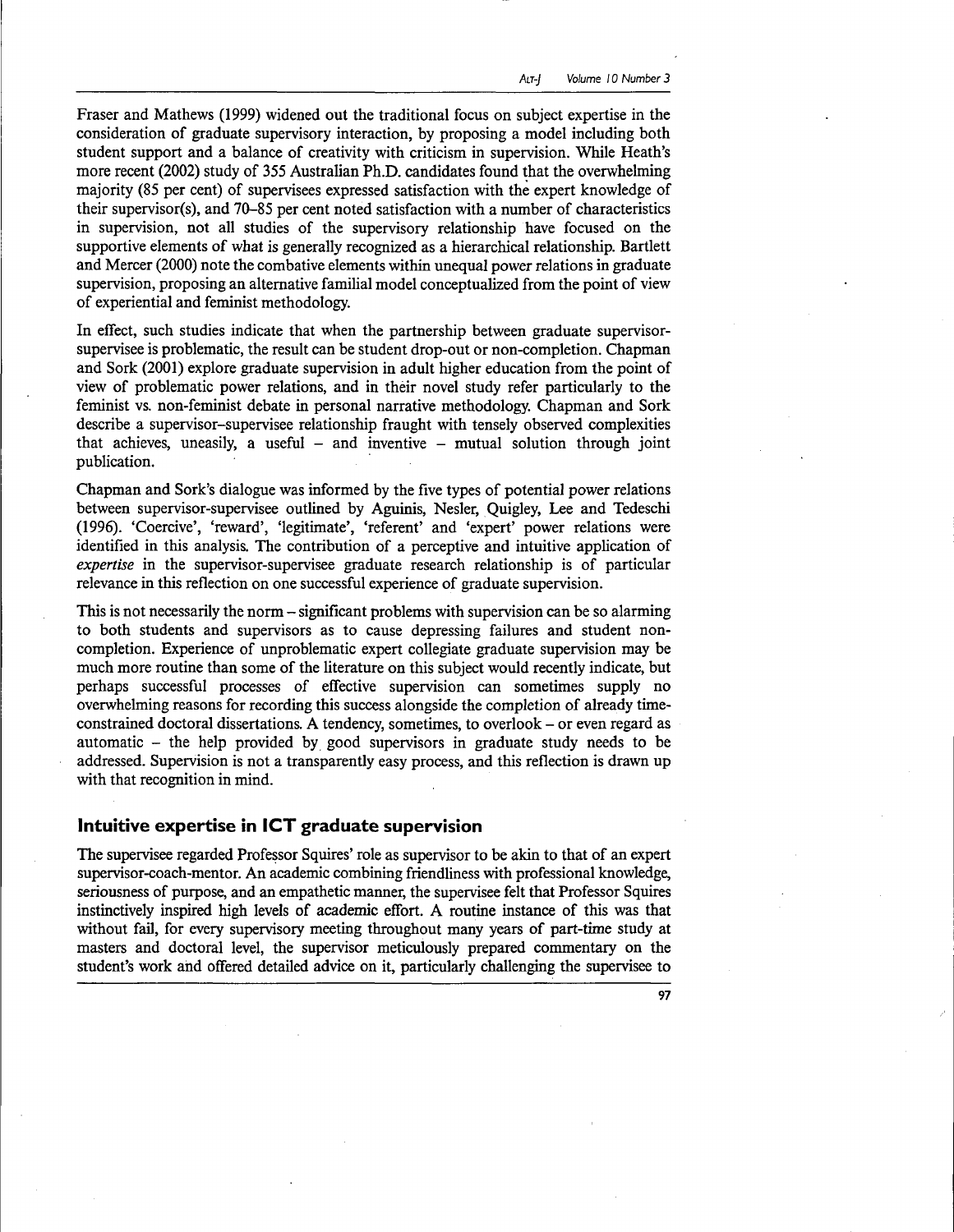reach more advanced levels of understanding in her work. The application of discerning, simultaneously critical and creative analysis, was the norm for all supervision meetings for many years, negotiated through a professional, routinely updated learning contract.

An objective 'weighing up' process invariably accompanied this analysis, which in acknowledging current strengths and weaknesses and setting new intellectual goals, was somewhat similar to the measurement of an athlete's performance. An openness to the supervisee's own expert disciplinary knowledge in fields unknown to the supervisor was the norm. In bringing the focus back on the application of such disciplines to ICT in education, the challenge to concentrate on the timely achievement of deeper and more meaningful goals encouraged the supervisee to reach further, and aim higher, than previously ventured in any earlier studies.

The supervisee therefore began to conceptualize the graduate supervision process in ways comparable with the experience of a potential athlete being 'trained up' by an expert coach in sports or performing arts. The analogy of the expert physical education coach can be examined in relation to characteristics outlined by Ferguson and Jubenville (2001). These researchers cite the list of five 'Core Propositions' for effective sports teachers required by the National Board for Professional Teaching Standards (NBPTS, 2001), alongside expert coaching characteristics identified by DeMarco and McCullick (1997). Selected aspects of this work were mapped out and analysed in relation to the supervisee's experience of David Squires's supervision.

From a comparison of the NBPTS Standards (2001) and coaching characteristics identified by physical education researchers DeMarco and McCullick (1997), the supervisee drew up a list of traits for a proposed model of *ICT supervision as expert coaching.* These were examined in relation to key behavioural characteristics demonstrated in supervision during 1990-9. Six traits regarded as desirable for physical education coaches emerging directly from a combination of the NBPTS Standards (2001) and DeMarco and McCullick (1997) are the following:

- commitment to student learning;
- expert knowledge;
- superior problem-solving;
- instinctive mentoring;
- self-monitoring skills;
- participation in research culture.

In addition, the following traits were identified as particularly useful in relation to ICT in education. In this field, supervisees may face unusually challenging difficulties researching the interface between ICT, education, and other fields of subject-specific knowledge, such as English literature, or religious studies, and therefore the following abilities were specifically identified:

- intuitive expertise in facilitating students' own interdisciplinary problem-solving and advancement in new fields of knowledge;
- experiential insight into individual students' actual/potential cross-curricular capabilities in ICT in education;
- 98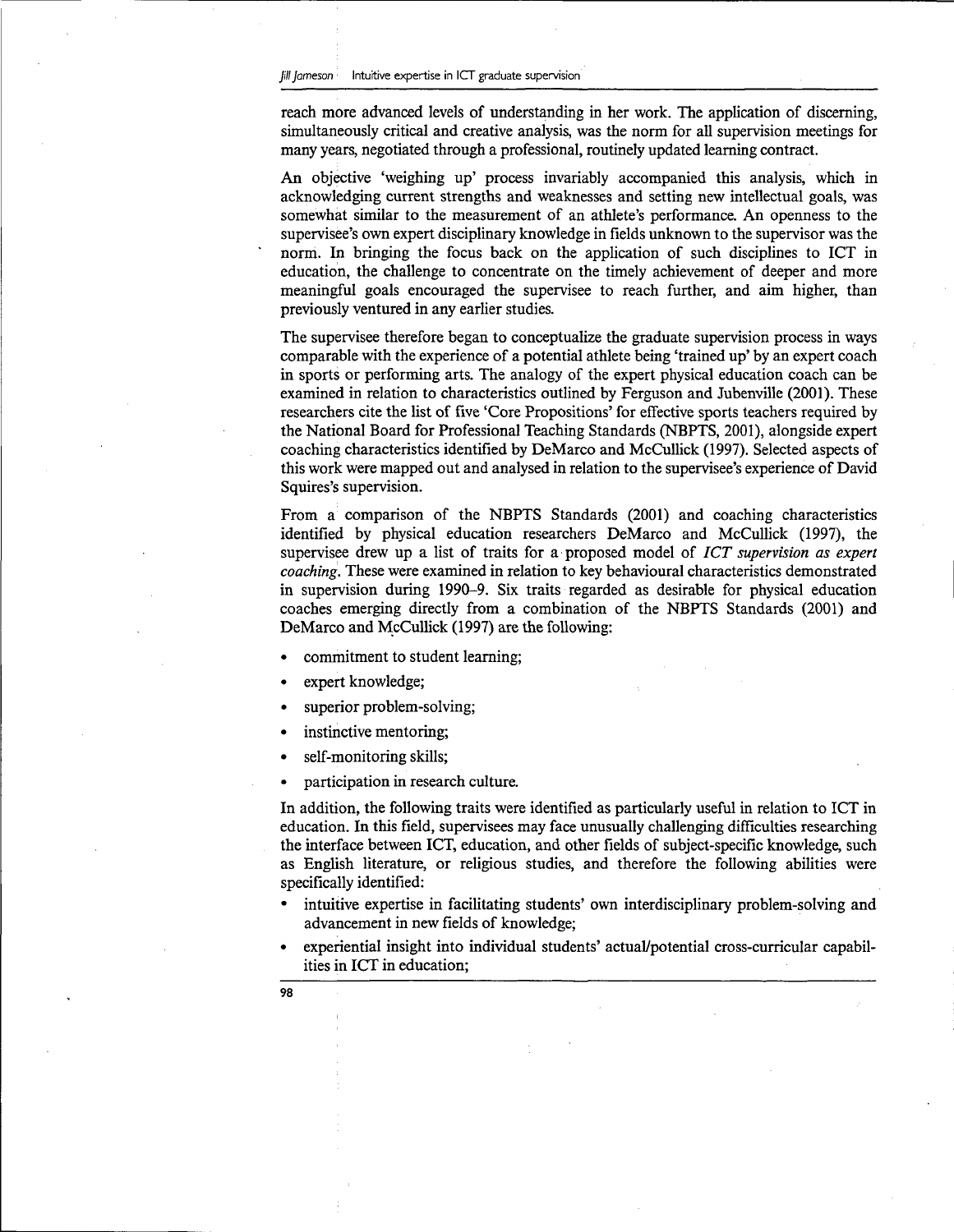• innovative mentoring and brokering in supporting new interdisciplinary ICT student research activities.

Since the ICT graduate supervisor may be faced with a situation in which s/he may be required to supervise ICT supervisees with existing advanced knowledge in fields totally unknown to her/him, the role of intuition and imaginative support becomes crucial. The application of ICT cross-curricular graduate advanced studies to other subject disciplines is therefore decidedly challenging for supervisors. In the case of the present study, the supervisee's knowledge of English literature and media studies - which was to inform a major part of a thesis on the production of hypermedia compositions by further education students - was a case in point. In this field, the supervisor had little knowledge, and therefore needed to apply significant levels of imaginative effort to encompass the meaningfulness of the other disciplines to the supervisee's studies. Hence the analogy with physical education coaches draws attention to those aspects of supervisory skill that are beyond the planned cognitively specific application of subject knowledge. Fluency, adaptability and holistic spontaneity are required of the graduate supervisor to cope with this kind of advanced interdisciplinarity, especially at doctoral level.

In her discussion on the supervisory dialogues and strategies needed to support learning conversations between staff and students in doctoral supervision, Wisker (2002) reports on work done by Vilkinas (1998) refining Quinn's (1990) 'Dimensions of leadership' model of graduate supervision, which proposes eight roles for the supervisor. Vilkinas adds to these a ninth dimension - the integrator. The full nine characteristics identified in this comparison of a graduate supervisor with a manager are:

- mentor
- innovator
- broker
- producer
- director
- co-ordinator
- monitor
- **facilitator**
- with integration at the core of the whole (Wisker, 2002).

Essentially creative and visionary elements here in supervision are blended with managerial traits. Personally, I find this somewhat managerialist conception of supervision less invigorating than a more holistic model of the supervisor-coach-mentor, informed both by rigorous academic graduate supervisory standards and by professional physical education models of effective supervision. However, the role of 'integrator' provides a holism not present in the earlier Quinn model, and links more with the conception of 'intuitive expertise' envisaged in the ICT graduate supervision grid traced out in Figure 1.

In this grid, aspects of the Philips and Pugh (1994) comprehensive guide to Ph.D. supervision are placed side by side with selected key aspects of the NBPTS Professional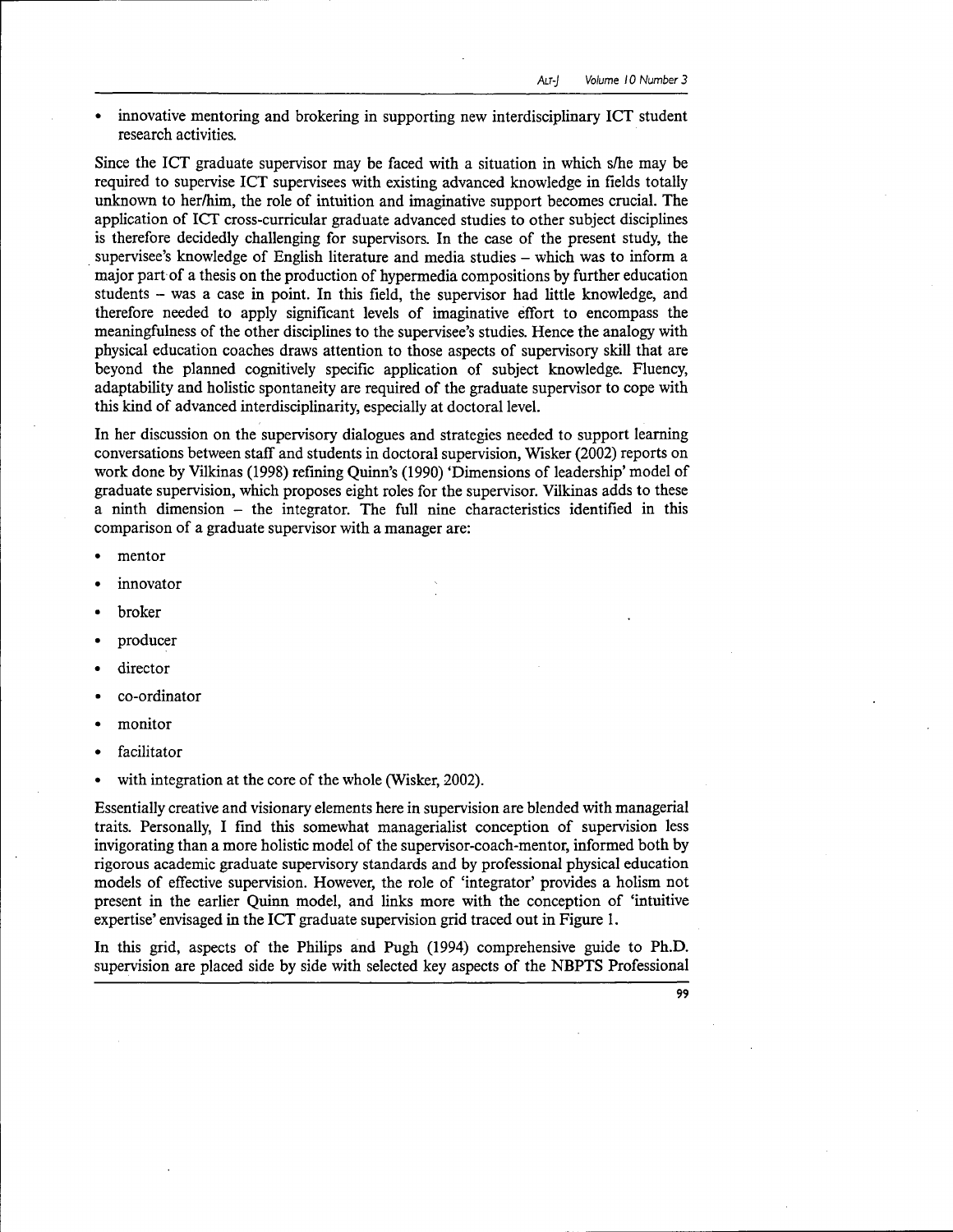Jill Jameson Intuitive expertise in ICT graduate supervision

| Intuitive expertise in ICT graduate<br>supervision model:<br>characteristics of an expert<br>supervisor                                                                                                                                                | Phillips and Pugh (1994): students<br>expect Ph.D. supervisors to:                                                                                          | <b>NBPTS Professional Sporting</b><br>Standard and De Marco and<br>McCullick's (1997) characteristics<br>of expert coach |
|--------------------------------------------------------------------------------------------------------------------------------------------------------------------------------------------------------------------------------------------------------|-------------------------------------------------------------------------------------------------------------------------------------------------------------|--------------------------------------------------------------------------------------------------------------------------|
| committed to student learning<br>well prepared                                                                                                                                                                                                         | supervise them<br>read their work in advance of a<br>discussion                                                                                             | committed to student learning                                                                                            |
| available<br>friendly<br>supportive in mentoring<br>open to discussion                                                                                                                                                                                 | be available when needed<br>be friendly, open and supportive<br>establish rapport                                                                           | instinctive mentor                                                                                                       |
| constructively critical<br>challenging<br>incisive                                                                                                                                                                                                     | • be constructively critical                                                                                                                                | self-monitoring skills<br>٠                                                                                              |
| effective in self-monitoring                                                                                                                                                                                                                           |                                                                                                                                                             |                                                                                                                          |
| ICT-expert<br>٠<br>involved in research culture<br>good record of academic work<br>superior in problem-solving<br>٠                                                                                                                                    | • have a good knowledge of the<br>research area<br>act as a role model                                                                                      | expert knowledge<br>superior problem-solving<br>participation in research culture                                        |
| organized for tutorials<br>open to debate                                                                                                                                                                                                              | structure the tutorial so that it is<br>relatively easy to exchange ideas                                                                                   | • committed to student learning                                                                                          |
| informative<br>interested in supervisee ideas<br>influential with peers<br>good networker                                                                                                                                                              | have sufficient interest in their<br>research to put more<br>information in the students'<br>path, including introducing<br>students to others in the field | committed to student learning<br>٠<br>participation in research culture                                                  |
| committed to student success                                                                                                                                                                                                                           | be sufficiently involved in their<br>success to help them get a good<br>job at the end of it all                                                            |                                                                                                                          |
| AND:                                                                                                                                                                                                                                                   |                                                                                                                                                             |                                                                                                                          |
| intuitive expertise in facilitating<br>students' own interdisciplinary<br>problem-solving and<br>advancement in new fields of<br>knowledge (expert teacher)<br>experiential insight into<br>individual students' actual/<br>potential cross-curricular |                                                                                                                                                             |                                                                                                                          |
| capabilities in performance in<br>ICT in education (coach)<br>innovative mentoring and<br>brokering for new<br>interdisciplinary ICT research<br>student activities (mentor)                                                                           |                                                                                                                                                             |                                                                                                                          |

Figure I: Grid mapping different models of supervision/coach-mentoring against the concept of intuitive expertise in graduate ICT supervision

 $\frac{1}{100}$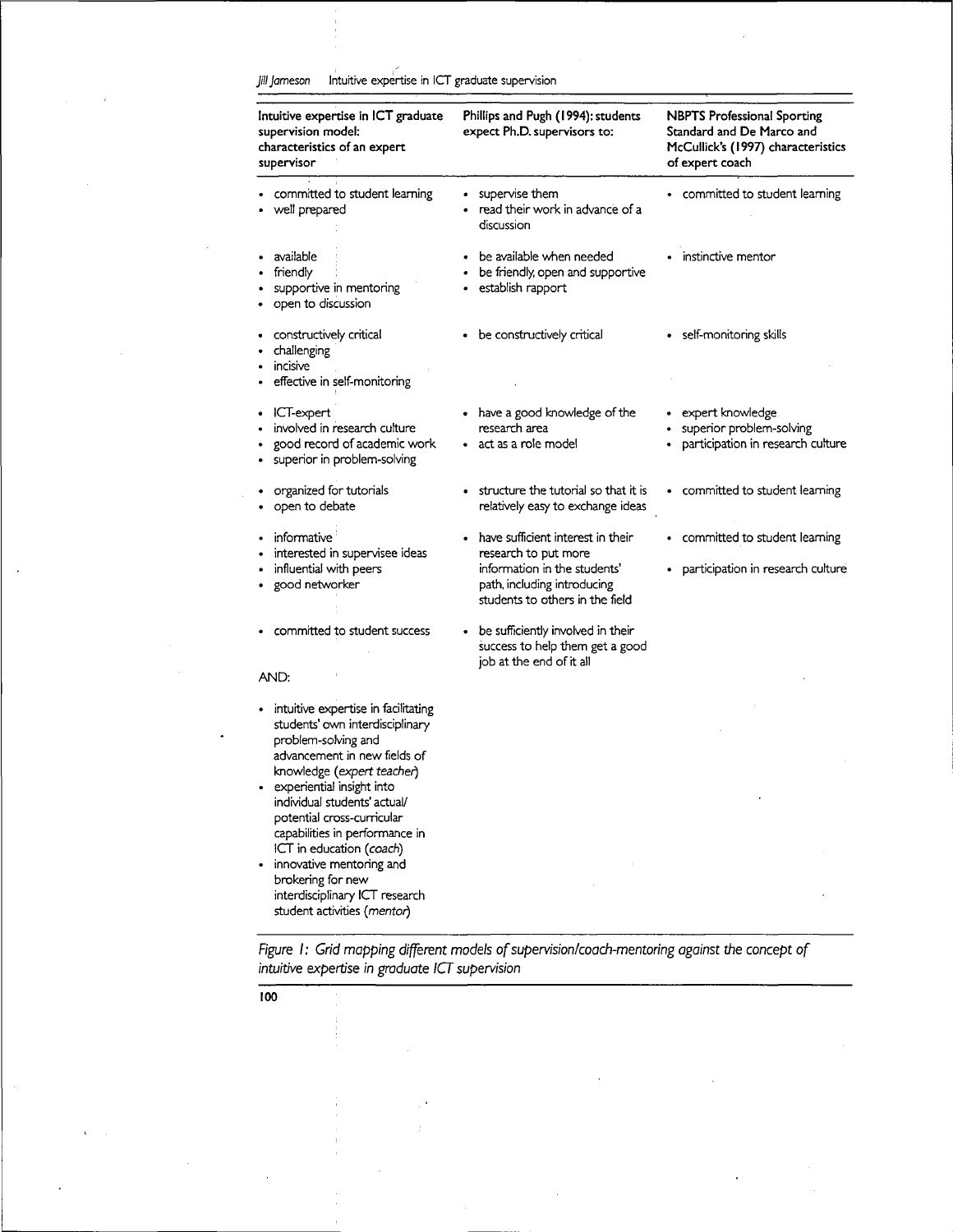Sporting Standard and DeMarco and McCullick's (1997) characteristics of an expert coach. These are then mapped against desirable qualities in ICT expert graduate supervision, the broad aspects of each model being ranged against similar traits identified in the others. The aspects not explicitly replicated in the same manner elsewhere are ICTlinked concepts of: 1) *intuitive expertise* in facilitating student interdisciplinary problemsolving and knowledge advancement *(expert teacher);* 2) *experiential insight* into students' cross-curriculuar capabilities in performance *(coach);* and 3) *innovative mentoring* and brokering for new interdisciplinary ICT research student activities *(mentor).* It is these three aspects, therefore, to which I draw attention in considering the reinvigoration of pedagogical interdisciplinarity in ICT graduate supervisory experience. This is with particular reference to qualities of fluent holistic integration achieved in notable examples of the model of physical education coach-mentor.

## 'Intuitive expertise' model of supervision

In drawing out characteristics perhaps often assumed, but less routinely identified with graduate supervision, the model of intuitive expertise I propose encompasses also the dimensions of experiential insight and innovative mentoring. I argue that these are appropriate and timely additional aspects to consider in the reinvigoration of pedagogical conceptions of ICT called for by Watson, in her encouragement for educational computing to find its own voice, 'a philosophy, a rationale that is fundamentally societal and pedagogical' (Watson, 2001:264).

Given this need for the development  $-$  or, as some might see it  $-$  reawakening of the philosophy and rationale of ICT in education, I propose that these three additional characteristics in ICT graduate supervision, if added to the already given eleven characteristics derived from Philips and Pugh (1994) and Blaxter, Hughes and Tight (1996), provide important extra supervisory elements. Highlighting these elements of supervisory expertise, drawn more from models of coaching/mentoring in physical education than from prior academic role models, provides, in my view, a breath of fresh air in the somewhat dry atmosphere of well-worn academic conceptions of supervision.

The reason for this is that this conception focuses not solely on the intellectual and social characteristics routinely required in graduate supervision, nor on the technological knowledge assumed in ICT supervision, but on qualities associated with combinatory aspects of adaptive cognitive complexity, insight into individual students built up from experience and creativity in mentoring human inventiveness. I want to remind us here of Papert's definition of technocentric assumptions:

a tendency to reduce what are really the most important components of educational  $situations - people and cultures - to a secondary, facilitating role. The context for$ human development is always a culture, never an isolated technology. In the presence of computers, cultures might change and with them people's ways of learning and thinking. But if you want to understand (or influence) the change, you have to center your attention on the culture - not on the computer. (Papert, 1987)

Focusing our attention on human development, culture and pedagogy in ICT is not to forget the crucial role played by technological knowledge, but to enhance it. The role played by an expert academic as supervisor-coach-mentor in this iterative process of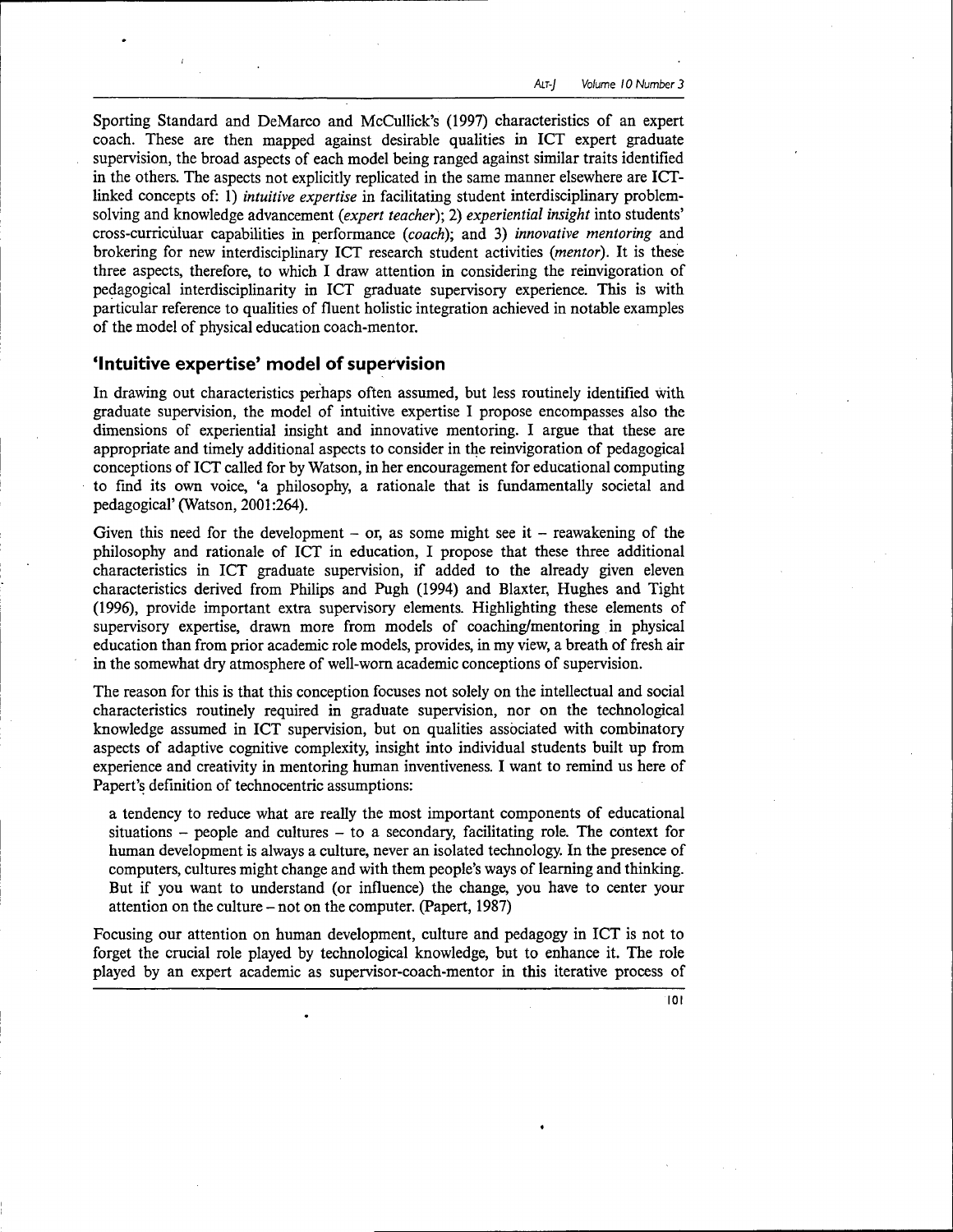Jill Jameson Intuitive expertise in ICT graduate supervision



Figure 2: Model for intuitive expertise in  $\overline{I}$  graduate supervision

enhancing knowledge and learning is subtle. A fine holistic balance of the traits of academic supervision and coaching/mentoring needs to be applied. In this, the expert supervisor knows his/her students' potential, and encourages them to achieve the maximum they can within available resources and time.

Delivering truthful criticism within an overall supportive learning environment is a difficult balance to achieve. In addition to expert knowledge and commitment to the student, the expert supervisor-coach-mentor therefore needs the kind of complex range of skills identified in good teaching in the models outlined above, such as good human communication, problem-solving, instinctive understanding and interactional skills. If both supervisor and supervisee are genuinely committed to the achievement of success in specialist research within a framework enabled by the coaching/mentoring environment outlined, then difficult issues over subject discipline and personality differences are likely to be well handled. Professional differences in subject knowledge and critical comment become no longer directed at the person, but at the work itself, just as in effective sports coaching, many improvements can be effectively and successfully demanded in a training regime within a trusting atmosphere. When trust in the supervisor-supervisee relationship is established, it becomes possible to be fundamentally and radically critical about the work without the other person taking offence. Constructive criticism of both intradisciplinary differences and the supervisor's style by the supervisee should also be delivered effectively within such a framework. Overall, a useful working balance of intellectual and affective elements can result in supervision perceived by both parties to be effective.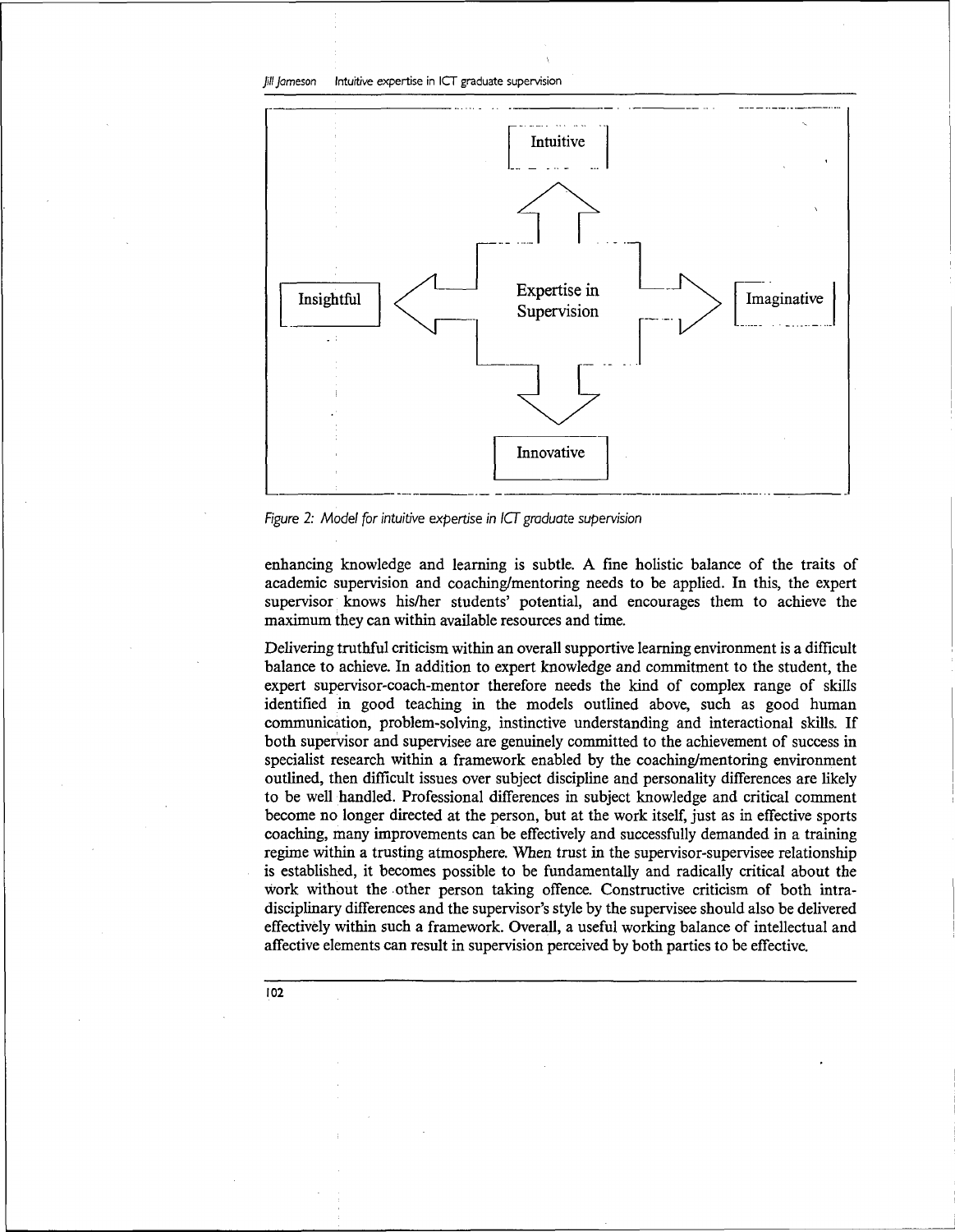## **Conclusion**

The model of intuitive'expertise in ICT graduate supervision outlined here examines a holistic rounded view of the supervisor-supervisee experience in supervision, considering a range of supervisory characteristics in the concept of expertise. These focus not merely on intellectual capability and depth of knowledge, but encompass a holistic blend of affective, social, communicative and other areas of advanced skill not always routinely conceptualized as part of supervision. Three new characteristics in ICT graduate supervision are proposed, building on already-given qualities in prior models of graduate supervision. Attributes of effective coach-mentors in professional physical education are placed alongside these in a grid and examined in relation to the proposed model for ICT supervision. In the author's experience, Professor David Squires demonstrated advanced capabilities as a supervisor derived from the kind of matrix of complex supervisory characteristics outlined and visually sketched in the concept of supervision as intuitive expertise. This small single-case reflective analysis aims to capture a brief portrait of some of these elements, to contribute to the literature on effective graduate supervision for the benefit of future supervisors and students. Merely a transitory *ex post facto* memorial reflection, the model sketched here is drawn up in an awareness of the multiple potential flaws inherent in a subjective single-case participant-observer attempt to capture some useful elements of supervision that will be tested with key informants in the future.

## **Acknowledgements**

The author wishes to acknowledge David Squires himself for the work done throughout many years of graduate supervision. Acknowledgements are gratefully given to Kevin and Imogen for their patience and support in the writing of this paper.

## **References**

Aguinis, H., Nesler, M. S., Quigley, B. M., Lee, S. and Tedeschi, J. T. (1996), 'Power bases of faculty supervisors and educational outcomes for graduate students', *Journal of Higher Education,* 67, 267-97.

Ainley, P., Jameson, J., Jones, P., Hall, D. and Farr, M. (2002), 'Redefining higher education: a case study in widening participation', in A. Hayton and A. Pazuska, *Widening Participation in Higher Education,* London: Institute of Education.

Bartlett, A. and Mercer, G. (2000), 'Reconceptualising discourses of power in postgraduate pedagogies', *Teaching in Higher Education,* 5 (2), 195-204.

Bennett, R. and Knibbs, J. (1986), 'Researching for a higher degree: the role(s) of the supervisor', *Management Education and Development,* 17 (2), 137-45.

Blaxter, L., Hughes, C., and Tight, M. (1996), *How to Research,* Buckingham: Open University Press.

Chapman, V. and Sork, T. J. (2001), 'Confessing regulation or telling secrets? Opening up the conversation on graduate supervision', *Adult Education Quarterly,* 51 (2), 94-107.

Cohen, L., Manion, L. and Morrison, K. (2000), *Research Methods in Education,* London: Routledge/Falmer, 206-10.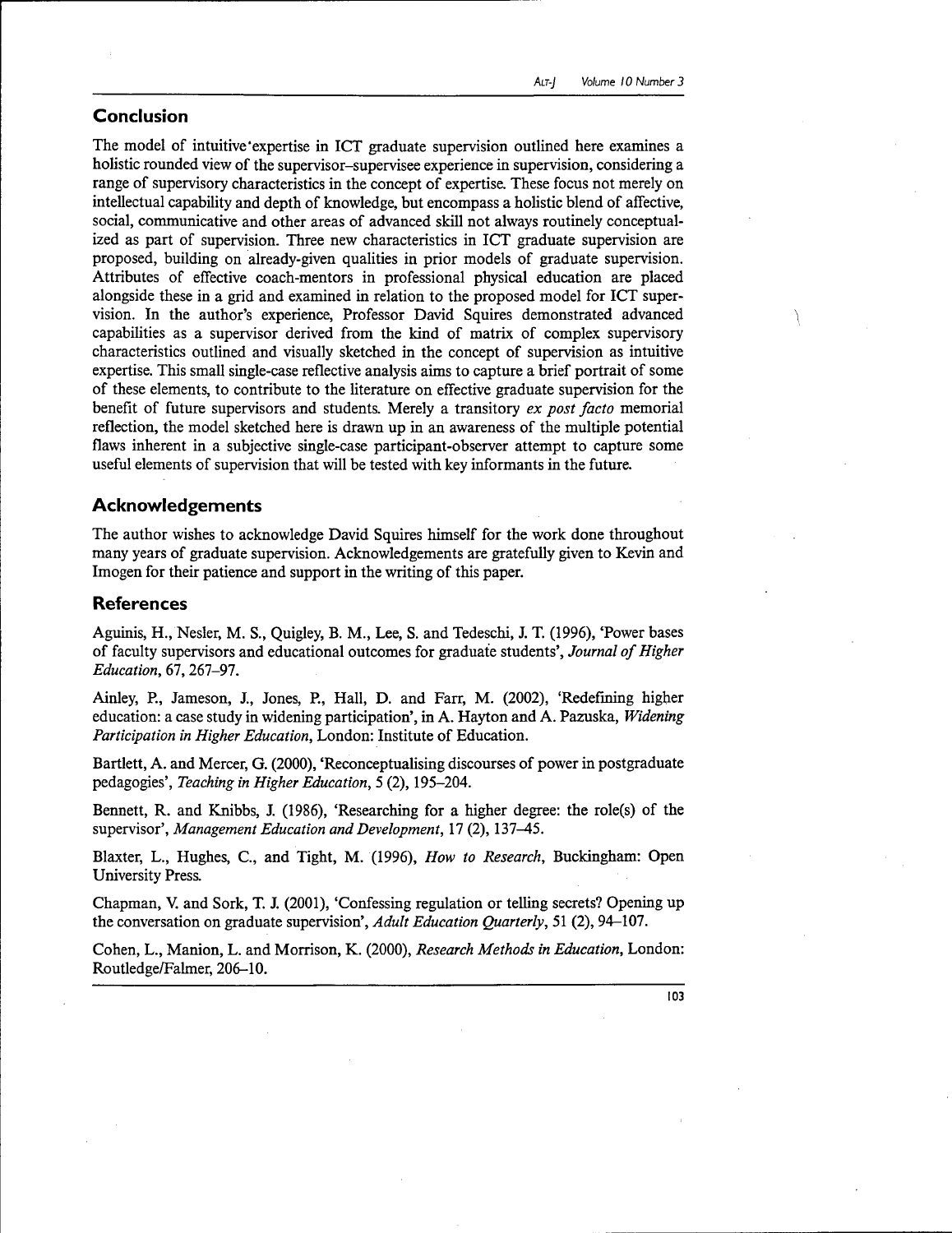DeMarco, G. M. and McCullick, B. A. (1997), 'Developing expertise in coaching: learning from the legends', *Journal of Physical Education Recreation and Dance,* 68, (3), 37-41.

Elliott, K. (1983), 'Journey to an unknown destination: a letter to a research student', *Graduate Management Research,* 1 (1), 6-11.

Ferguson, J. and Jubenville, C. (2001), 'Coaching, teaching, and critiquing!', *Sportopalis newsletter on-line column: The New' P.E. and Sports Dimension,* No 2, July, *http://www.sports-media.org/Sportapolisnewsletter3.htm.*

Fraser, R. W. and Mathews, A. (1999), 'An evaluation of the desirable characteristics of a supervisor', *Australian Universities' Review,* 42 (1), 5-7.

Hartley, R. (2001), 'Review of E. Parsloe and M. Wray, coaching and mentoring  $$ practical methods to improve learning', *ALT-J,* 9 (3), 78-9.

Heath, T. (2002), 'A quantitative analysis of PhD students' views of supervision', *Higher Education Research and Development,* 21 (1), 41-52.

Jameson, J. (1999), 'The development of an explanatory model and assessment instrument to evaluate the production of hypermedia compositions by further education students', University of London King's College, School of Education Ph.D. thesis.

Jameson, J. and Squires, D. (2000), 'Teaching new media composition studies in a lifelong learning context', *ALT-J,* 8 (3), 41-55.

Kahn, T. M. and Ullah, L. K. T. (1997), 'Learning by design: integrating technology into the curriculum through student multimedia design projects', *New Horizons for Learning.*

Kam, B. H. (1997), 'Style and quality in research: the supervisor dependency factor', *Higher Education,* 34, 81-103.

National Board for Professional Teaching Standards (2001), *The Five Propositions of Accomplished Teaching* [online]. Available: *http://www.nbpts.org*

Papert, S. (1987), 'Computer criticism vs. technocentric thinking', *Educational Researcher,* 16 (1), 22-30.

Papert, S. (1991), 'Situating constructionism', in I. Harel and S. Papert (eds.), *Constructionism,* Norwood, NJ: Ablex Publishing Corporation, 1-12.

Parsloe, E. and Wray, M. (2000), *Coaching and Mentoring: Practical Methods to Improve Learning,* London: Kogan Page.

Philips, E. M., and Pugh, D. S. (1994), *How to get a PhD: A Handbook for Students and their Supervisors,* Milton Keynes: Open University.

Quinn, R. E., Faerman, S. R., Thompson, M. P. and McGrath, M. R. (1990), *Becoming a Master Manager. A Competency Framework,* New York: John Wiley & Sons.

Robson, C. (1993), *Real World Research: A Resource for Social Scientists and Practitioner-Researchers,* Oxford, Blackwell.

Salomon, G., Perkins, D. and Globerson, T. (1991), 'Partners in cognition: extending human intelligence with intelligent technologies', *Educational Reseacher,* 20 (4), 2-9.